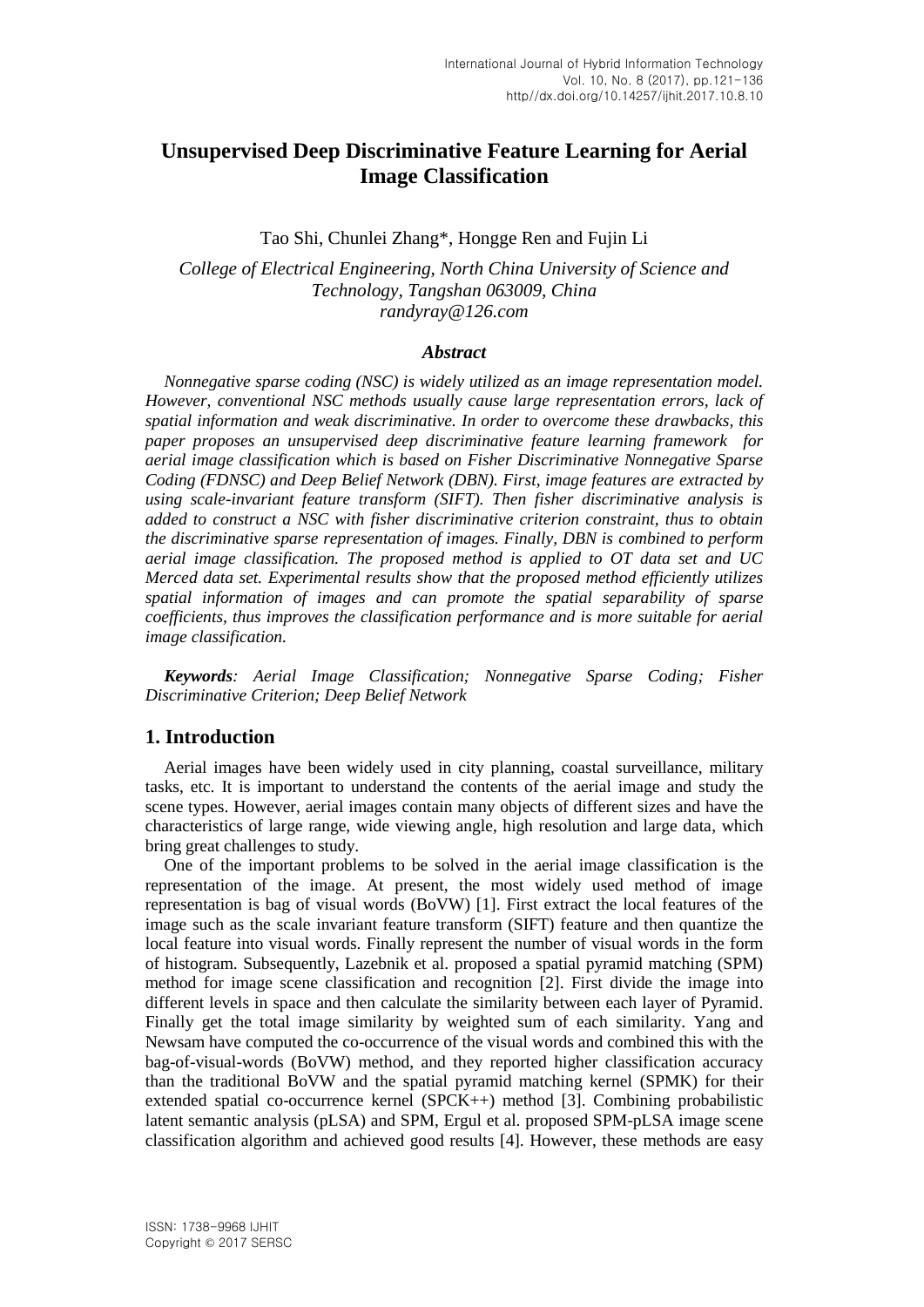to produce large quantization errors in the construction of visual words, which leads to the decrease of the classification performance.

With the development of sparse coding (SC) [5], the image representation method has changed greatly. Sparse coding simulates the activity of the neuron's sparse type. Use a set of basis functions to obtain the input image encoding where only a small amount of the coefficient is large, while the others are small or close to zero. Yang et al. quantized local image feature by using SC method [6] and proposed sparse coding based on spatial pyramid matching (SCSPM) for image classification. Zhang et al. extended Laplasse sparse encoding and proposed kernel Laplasse sparse encoding, which reduced the feature quantization error and enhanced the performance of sparse encoding [7]. However, all the SC models are based on the objective of minimizing the signal reconstruction error and ignore the category attribute and discriminate representation of the image, which is not conducive to image classification.

In recent years, deep learning has been widely used in various fields of machine vision as a new method. Deep learning network has a hierarchical structure, which can effectively learn the features from a large number of input data. One of the representative deep networks is deep belief network (DBN) [8]. Qi Lu et al. proposed a remote sensing image classification method based on DBN model which can outperform support vector machine (SVM) and traditional neural network (NN) [9]. This paper takes DBN as an important tool for aerial image classification.

Aiming at the problem that the aerial image feature is difficult to extract and nonnegative sparse coding (NSC) methods usually cause large representation errors, lack of spatial information and weak discriminative, this paper proposes an unsupervised discriminative feature learning algorithm. On the basis of NSC, this algorithm adds the Fisher Discriminative criterion, which makes the same type of image sparse representation coefficient distance closer and the sparse representation of different types of images distance farther. Thus, it enhances the discrimination of the extracted features. In order to enhance the classification ability of aerial image, this paper also proposed an aerial image classification method based on Fisher Discriminative Nonnegative Sparse Coding (FDNSC) and DBN. The method is applied to OT data set and UC Merced data set and is compared with other methods. Experimental results show that our method can promote the spatial separability of sparse coefficients and improves the classification performance.

# **2. Relevant Theory**

# **2.1 Nonnegative Sparse Coding**

Barlow's effective encoding hypothesis proposed that the response of the optic nerve cells to the external environment in the primary visual cortex is consistent with the characteristics of sparse encoding. Sparse coding is to make a few nerve cells activate on the basis of a complete representation of the input stimulus pattern. In 1996, Olshausen et al. used a linear superposition method to further study the relationship between the nature of simple cell receptive fields and sparse encoding and proposed a sparse encoding model [10]. He used a linear superposition of basis functions to represent input image. Under the condition of minimum mean square error, the result of linear superposition is similar to the original image as much as possible. Meanwhile, he used sparse penalty function to make the representation of the feature as sparse as possible. This paper use I and S to represent the original image and sparse vector. The linear superposition model and optimization criteria are expressed as follows:

$$
I = AS \tag{1}
$$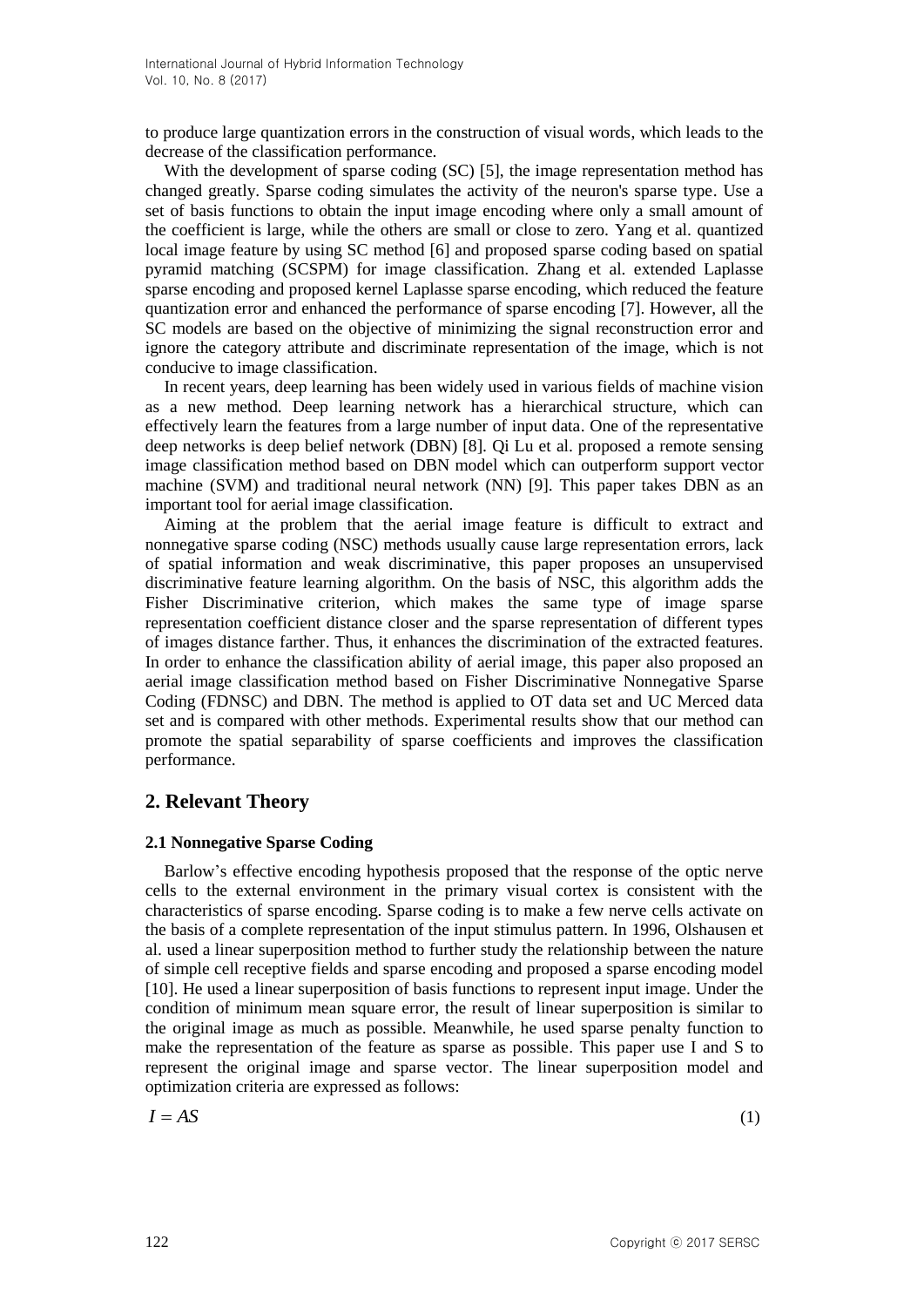$$
\min_{A,S} E(A,S) = \sum_{x,y} [I(x,y) - \sum_{i} \alpha_i \phi_i(x,y)]^2 + \lambda \sum_{i} S(\frac{\alpha_i}{\sigma_i})
$$
\n(2)

where A is basis function matrix,  $\alpha_i$  is the *i* response value of the column vector S and  $\phi_i(x, y)$  is the *i* column vector in A. The first item in formula (2) is information preserving degree of reconstructed image calculated by error sum of squares. The second item is the sparse characteristics of the encoding, which is to use fewer basis functions to represent the original image.

migri  $E(A, S) = \sum_{i} [I(x, y) - \sum_{i} a_{i} \phi(x, y)]^2 + \lambda \sum_{i} \frac{\sum_{i} a_{i} \phi(x)}{c_i}$ <br>
where A is hasts function matrix,  $a_i$  is the *i* response value of the column vector S and<br>
g(t,  $x$ ) is the following vector in A., The Iris it and Neurophysiologic studies show that primary visual cortex VI area receives the nonnegative data from lateral geniculate nucleus and the stimulation of neurons in VI region can not be negative, which indicates that it is not accurate to use SC to simulate the receptive field of simple cells. The non negative of the image input data can better simulate the receptive field behavior of mammals [11]. In 2002, Hoyer proposed NSC algorithm which can not only reflect the statistical characteristics of the data but can also obtain the local feature representation of the interested object [12]. Hoyer uses the method of iterative updating dictionary A and sparse efficient S. First, fixing A, consider the optimization of S and then fixing S, update dictionary A. Due to the good expression ability of NSC, it has been successfully applied to face recognition, image retrieval and other areas of computer vision.

### **2.2 Fisher Discriminative Analysis**

The main idea of Fisher discriminative analysis [13] is to establish a new discriminative criterion for the linear combination of multiple observations and minimize the ratio of variance within group to variance between groups. Assume that  $X = [x_1, x_2, \dots, x_i, \dots, x_C]$  is a collection of training samples that contain C classes, where  $x_l$  is class *l* training sample and each training sample contains  $N_l$  feature points  $x_i^k$  ( $k = 1, 2, \dots, N_i$ ). The total number of feature points for all types of samples is *N* . The Fisher discriminative is

$$
F(x) = S_W / S_B \tag{3}
$$

where  $S_W$  is within-class scatter of X and  $S_B$  is between-class scatter of X.

$$
S_W = \frac{1}{N} \sum_{l=1}^{C} \sum_{k=1}^{N_1} (x_l^k - \mu_l)^T (x_l^k - \mu_l)
$$
\n(4)

$$
S_B = \frac{1}{N} \sum_{l=1}^{C} N_l (\mu_l - \mu)^T (\mu_l - \mu)
$$
\n(5)

where  $\mu_l$  is the sample mean of class *l* and  $\mu$  is the sample mean of all class.

$$
\mu_l = \frac{1}{N_l} \sum_{k=1}^{N_l} x_l^k \tag{6}
$$

$$
\mu = \frac{1}{N} \sum_{l=1}^{C} \sum_{k=1}^{N_l} x_l^k \tag{7}
$$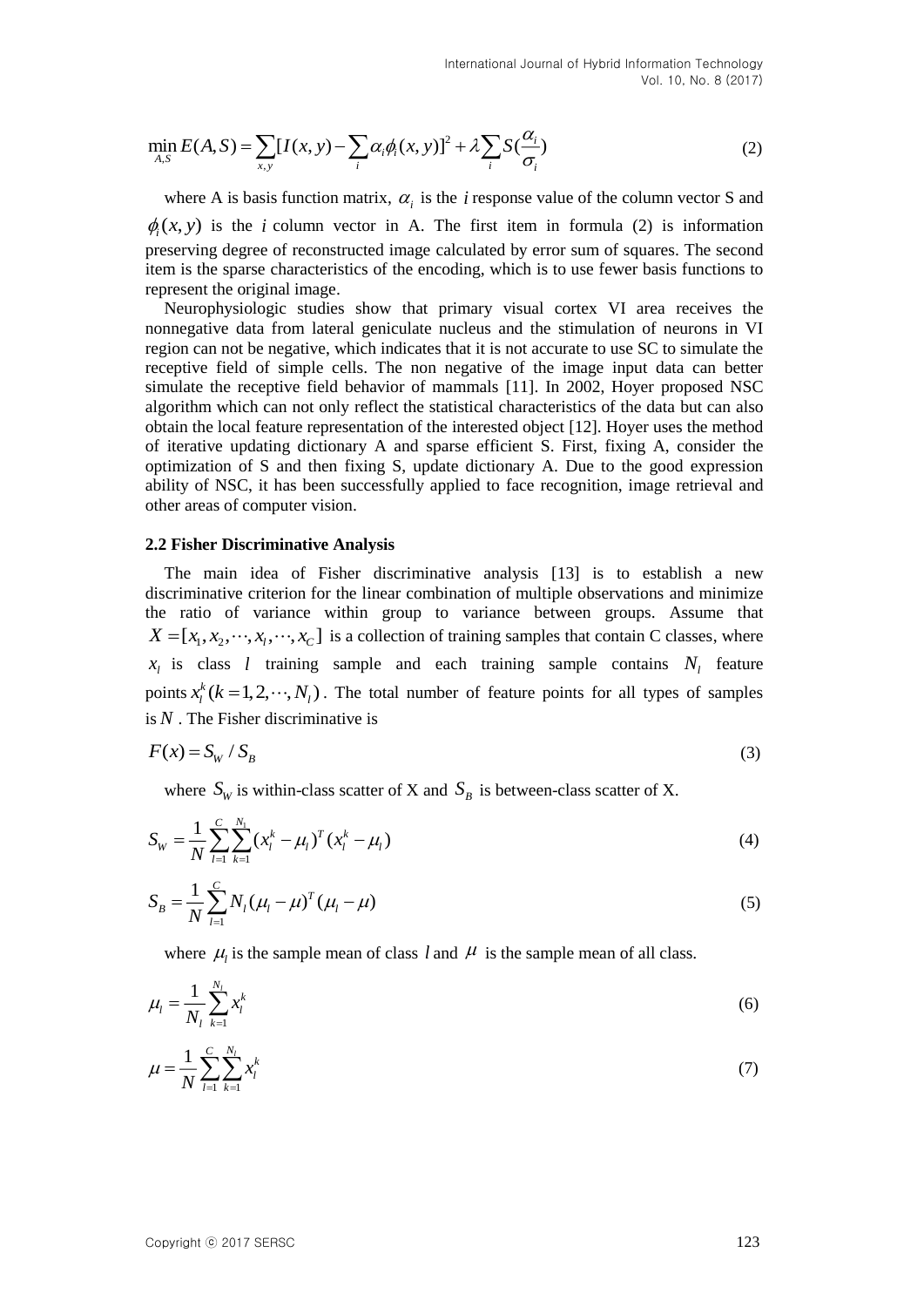# **2.3 Deep Belief Network**

Deep learning network has a hierarchical structure, which can automatically learn highlevel features from low-level features. This paper uses deep belief networks to represent the relationship between low-level features and high-level semantics of aerial image and then perform image classification.

In 2006, Hinton et al proposed a model of DBN and successfully applied it to the recognition of handwritten font. The basic structure of DBN is restricted boltzmann machine (RBM), as shown in figure 1:



**Figure 1. RBM Model**

RBM is a type of two layer neural networks comprised of a visible layer that represents the observed data and a hidden layer that represents the hidden variables. Connections only exist between the visible layer and the hidden layer.

RBM is an energy based model, and its energy function is defined in formula (8):

$$
E(v, h) = -\sum_{i=1}^{I} \sum_{j=1}^{J} v_i h_j w_{ij} - \sum_{i=1}^{I} a_i v_i - \sum_{j=1}^{J} b_j h_j
$$
\n(8)

where  $w$  is weight matrix,  $b$  are visible unit biases and  $a$  are hidden unit biases.

Based on the energy function, the definition of the joint distribution is in formula (9):

$$
P(v,h) = \frac{\exp(-E(v,h))}{Z}
$$
\n(9)

where *Z* is called the partition function and

$$
Z = \sum_{\nu} \sum_{h} \exp(-E(\nu, h))
$$
\n(10)

Conditional probability distributions are as follows:

$$
p(h_j = 1 | v) = \delta(b_j + \sum_{i=1}^{I} v_i w_{ji})
$$
\n(11)

$$
p(v_i = 1|h) = \delta(a_i + \sum_{j=1}^{J} h_j w_{ji})
$$
\n(12)

where  $\delta(x)$  is sigmoid function.

Each two hidden layers constitute a RBM network and the top layer is back propagation (BP) neural network, as shown in figure 2: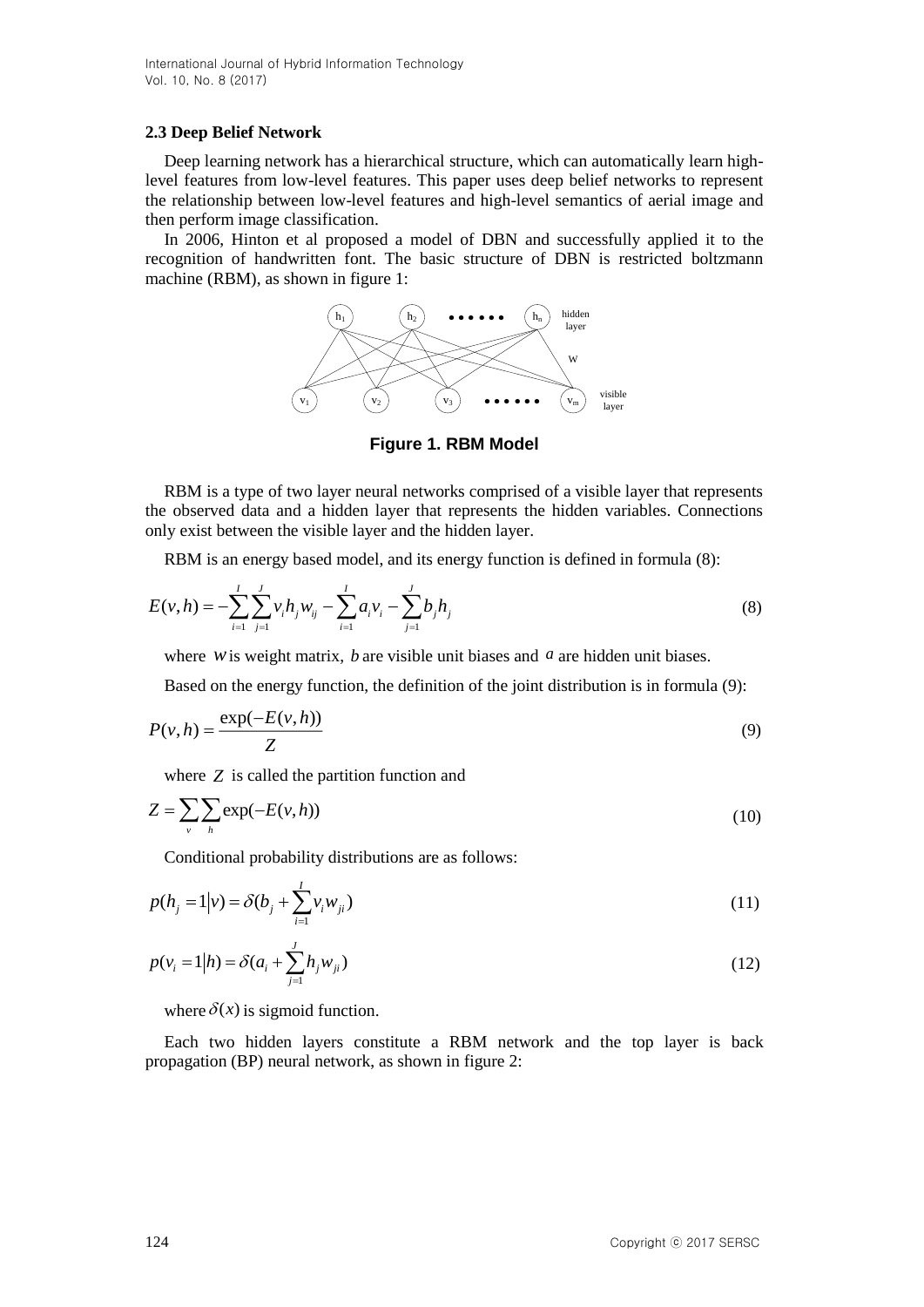

**Figure 2. DBN Structure**

The lower layer of the RBM extracts and abstracts the input data and put it as the high layer input. The DBN is trained by the combination of pre-training and fine tuning. First, the unsupervised training of each layer of RBM is carried out in a bottom-up way and then the supervised BP neural network is used to fine tuning the whole model in a topdown way.

After training DBN, this paper put the sparse feature of the image as input and the category of image as output to train a new neural network structure, which is suitable to classify aerial images.

# **3. Proposed Method**

In order to enhance the discrimination of sparse representation vectors, this paper adds the Fisher discriminative criterion based on NSC and proposes nonnegative Fisher discriminative sparse coding (FDNSC) algorithm. Combined with DBN, this paper also proposed an aerial image classification method based on FDNSC and DBN.

### **3.1 Fisher Discriminative Nonnegative Sparse Coding (FDNSC) Algorithm**

In general, image representation based on SC can be divided into dictionary learning and sparse decomposition. This paper uses FDNSC to learn dictionary and on this basis to construct visual word library and generate image sparse representation vector.

### **3.1.1 The Model of FDNSC**

This paper added fisher discriminative criterion into the objective function of the dictionary learning and proposed FDNSC model. For the convenience of description, this paper divide the original image blocks into n dimensional column vector I.  $I_i$  ( $i = 1,..., N$ ) represents each pixel point. The reconstructed image block is represented by  $Y_i$   $(i = 1,..., N)$  . The objective function of FDNSC is

$$
\min_{A,S} E(A,S) = \sum_{i=1}^{N} (I_i - Y_i)^2 + \lambda_1 \cdot \ln F(x) + \lambda_2 \cdot \sum_{i=1}^{M} S(\frac{\alpha_i}{\sigma_i})
$$
\n(13)

where  $\lambda_1$  and  $\lambda_2$  is weight coefficient,  $F(x)$  is shown in formula (3) and  $S(\alpha_i/\sigma_i)$ is sparse penalty function. The first and the third item are consistent with SC model. The first item is the error sum of squares of the reconstructed image and the original image and the third item is the sparsity of the function. The second item is a judgment used to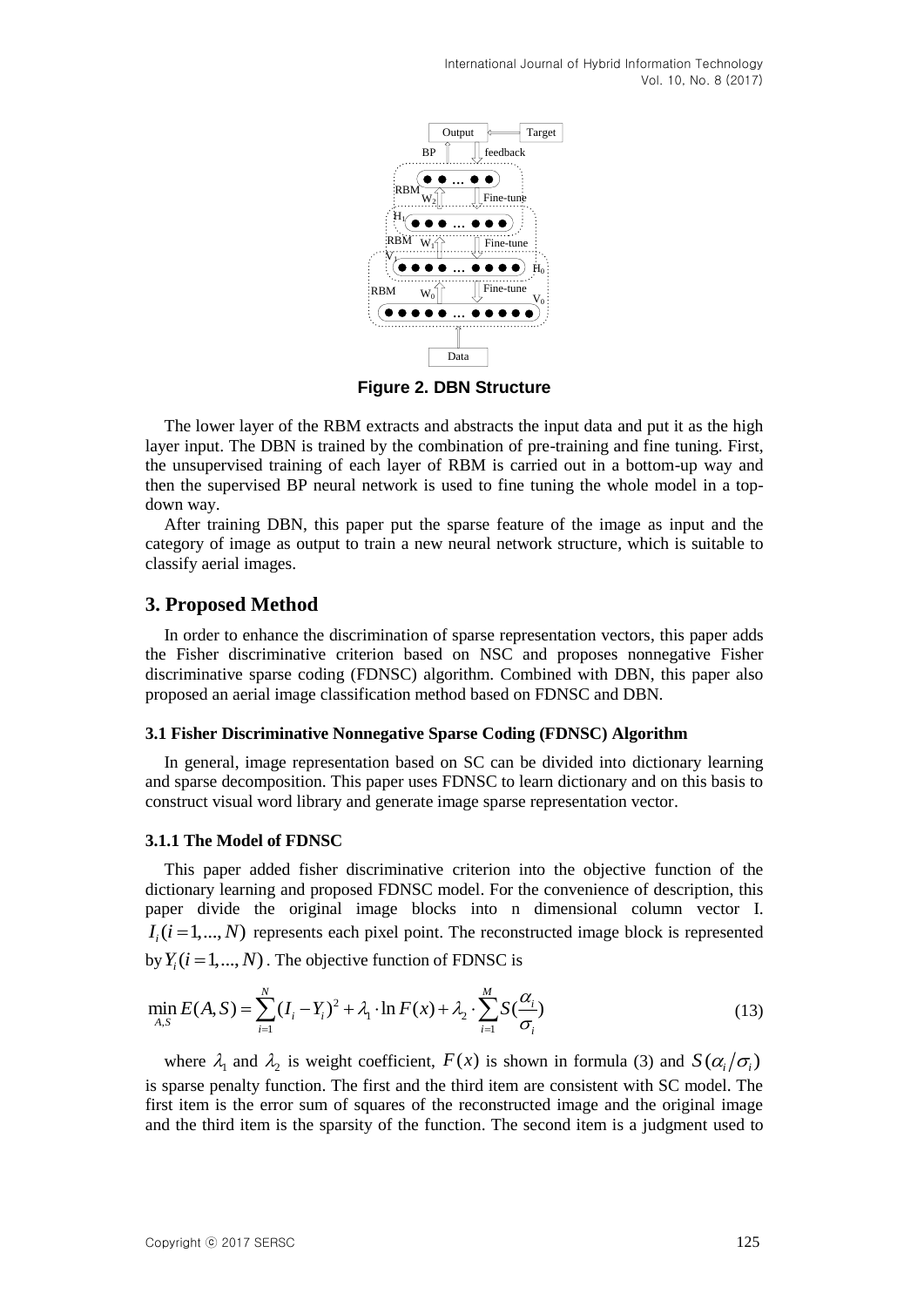enhance the discriminative of sparse representation coefficients X and make X have better class discrimination. For the convenience of calculation, this paper uses  $\ln F(x)$ .

The over complete dictionary A and the sparse representation coefficient S can be obtained by solving the optimization problem of the formula (13). To ensure the non negative characteristics of sparse coding, this paper uses a learning algorithm similar to NSC, which is to solve one variable by fixing another variable.

Step 1 Fixing A, the optimization problem of formula (13) can be rewritten as

$$
\min_{S} E(A, S) = \sum_{i=1}^{N} (I_i - Y_i)^2 + \lambda_1 \cdot \ln F(x) + \lambda_2 \cdot \sum_{i=1}^{M} S(\frac{\alpha_i}{\sigma_i})
$$
(14)

Use gradient optimization algorithm [14] to solve sparse representation coefficients S. The iterative formula is

$$
\nabla E(s_i) = \frac{\partial E(A, S)}{\partial s_i} = -2 \sum_{k=1}^{N} (I_k - Y_k) \phi_{k,i} + \lambda_3 \frac{(s_i - \mu_i)}{S_W} - \lambda_4 \frac{(\mu_i - \mu)}{S_B} + \lambda_2 \nabla \sum_{i=1}^{M} S(\frac{\alpha_i}{\sigma_i})
$$
(15)

where  $\lambda_3 = \frac{2\lambda_1 (N_l - 1)}{N_l N_l}$ *l N*  $N \cdot N$  $\lambda_3 = \frac{2\lambda_1(N_l-1)}{N \cdot N}$ ,  $\lambda_4 = \frac{2\lambda_1(N-1)}{N^2}$  $2\lambda_1 (N-N_l)$ *N*  $\lambda_4 = \frac{2\lambda_1 (N - N_i)}{N_i^2}$ .  $\phi_{k,i}$  is the element in basis function

matrix A.  $S_w$  and  $S_B$  are shown in formula (4) and (5).  $\mu_l$  and  $\mu$  are shown in formula (6) and (7).

Step 2 Fixing S, the optimization problem of formula (13) can be rewritten as

$$
\min_{A} E(A, S) = \sum_{i=1}^{N} (I_i - Y_i)^2 + \lambda_2 \cdot \sum_{i=1}^{M} S(\frac{\alpha_i}{\sigma_i})
$$
\n(16)

Use incremental codebook optimization algorithm [15] to solve over complete dictionary A.

To sum up, the FDNSC learning algorithm is:

Step 1 Initialize dictionary A by randomly sampling feature set Y.

Step 2 Fix A and use gradient optimization algorithm and formula (15) to generate sparse representation coefficient S.

Step 3 Fix S and use incremental codebook optimization algorithm to generate over complete dictionary A.

Step 4 If E  $(A, S)$  < threshold  $\epsilon$ , end iteration or turn to step 2.

#### **3.1.2 Visual Words Library Construction**

In this stage, this paper is going to find a set of basis functions and corresponding sparse weights that can be used to reproduce the original feature matrix *X* with least reconstruction error.

To construct a basis function (dictionary), first, randomly sample low-level features from the entire data set to generate matrix  $X = [x_1, x_2, ..., x_n]$ . Next, given the feature matrix  $X$ , this paper learn the basis functions by finding best solution for a minimization problem which is similar to the sparse coding framework. The basis function *D* is learned using alternate minimization of formula (17):

$$
\min_{D,s_i} \sum_i \left\| Ds_i - x_i \right\|_2^2
$$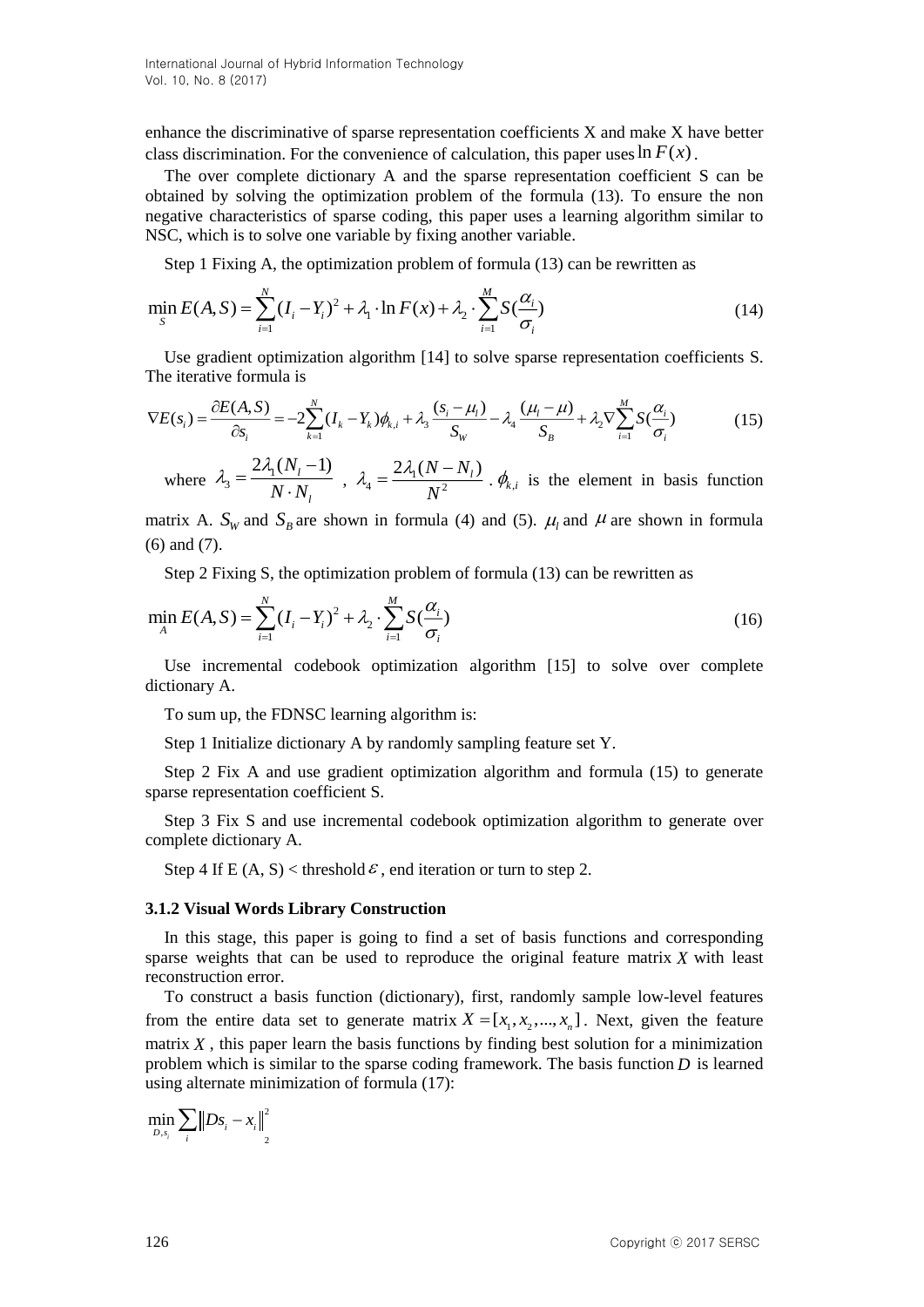subject to 
$$
\left\|D_j\right\|_2 = 1, \forall j
$$

$$
\text{and } \left\|s_i\right\|_0 \le k, \forall i \tag{17}
$$

where  $\|s_i\|_0$  is the number of nonzero elements in column vector  $s_i$ .

The constructive process of the visual words library based on FDNSC is as follows:

Step 1 Randomly select a number of images from the training image and extract SIFT features  $F = \{f_1, f_2, ..., f_N\}$ , where N is the number of SIFT feature vectors.  $F = \{f_1, f_2, \dots, f_N\}$  is corresponding to training set  $Y = \{y_1, y_2, \dots, y_N\}$  in formula (13).

Step 2 Solve the sparse representation coefficient S and the visual words library V of the SIFT feature vector set by using the iterative algorithm in section 3.1.1. The visual words library V is corresponding to the over complete dictionary A.

#### **3.1.3 Sparse Representation**

After the construction of visual words library V, the sparse representation of the image can be made. The process is as follows:

Step 1 Input image I and visual words library V.

Step 2 Extract SIFT features and generate SIFT feature vector set  $F = \{f_1, f_2, ..., f_M\}$ , where M is the number of SIFT feature vectors.

Step 3 According to visual words library V, use gradient optimization algorithm to solve formula (14) and generate sparse feature vector  $\alpha_i$ :

$$
f_i \approx V \alpha_i \tag{18}
$$

Step 4 Get all sparse feature vectors  $\alpha = {\alpha_i}(i = 1,2,...,M)$ .

After sparse representation, the new feature representation for an image scene will usually have a very high dimensionality. For computational efficiency and storage volume, it is standard practice to use a pooling strategy to reduce the dimensionality of the image representation. With the sparse features vector  $\alpha_i$  computed for an image patch, this paper estimate the final feature representation as follows:

$$
P = \frac{1}{M} \sum_{i=1}^{M} \alpha_i
$$
 (19)

At this point, the sparse feature representation of aerial image  *is got.*  $*p*$  *is used as the* input vector of DBN to complete the high-level image classification.

#### **3.2 Aerial Image Classification Algorithm Based on FDNSC**

After sparse representation of the image, this paper combine DBN to complete the classification. The flow chart of the algorithm based on FDNSC is shown in figure 3. From the flow chart, the aerial image classification algorithm includes training stage and testing stage.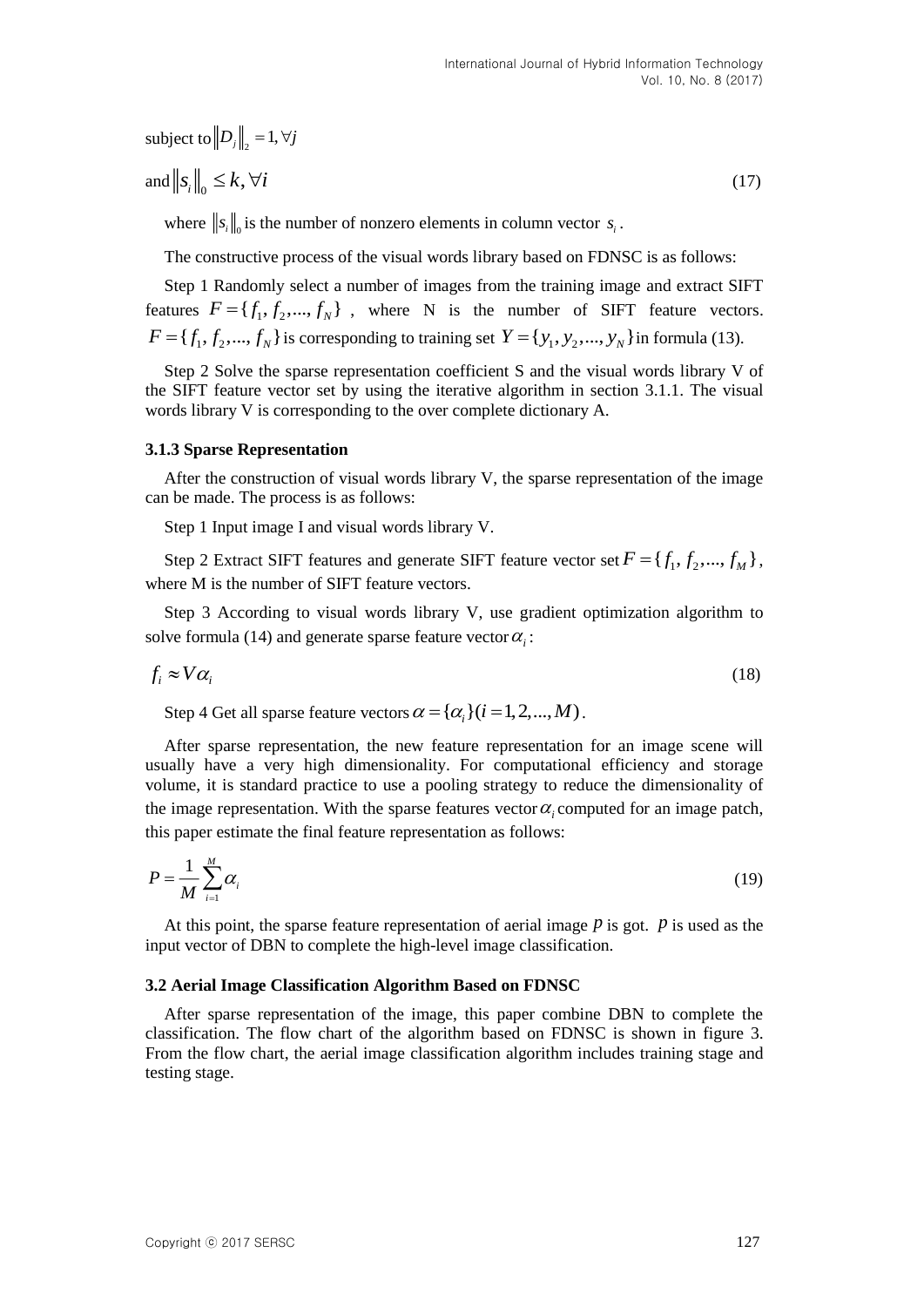

**Figure 3. Framework of the Proposed Aerial Image Classification**

The training stage includes feature learning and DBN training. First, extract SIFT features and generate SIFT feature vector set  $F = \{f_1, f_2, ..., f_N\}$  where N is the number of SIFT feature vectors and then construct visual words library V and sparse feature vector S. Finally use sparse feature vector S to train DBN. The training steps of DBN are as follows:

Step 1 Input sparse feature vector S.

Step 2 Train the first layer of RBM.

Step 3 Use the output of the first layer RBM as the input of the second layer RBM and train the second layer RBM.

Step 4 Repeat step 2 and step 3 until training all RBM.

Step 5 Use BP algorithm to fine tuning the parameters of the whole network.

The testing stage includes SIFT feature extraction, VW library construction, sparse representation, pooling and DBN classifying. First, extract SIFT features and generate SIFT feature vector set  $F = \{f_1, f_2, ..., f_M\}$  where M is the number of SIFT feature vectors and then generate sparse feature vector  $\alpha = {\alpha_i}(i = 1, 2, ..., M)$  according to visual words library V and generate sparse feature representation P by mean pooling. Finally, put P into DBN to identify and get the final classification results.

# **4. Experiment**

# **4.1 Experimental Setup**

This paper uses dense-SIFT algorithm [16]. First, divide the image into image blocks with the size of  $16\times16$  pixels and interval of 8 pixels. Then divide the image block into 4×4 sub regions and calculate the gradient histogram of 8 directions in each sub region as the seed point. Finally, the seed points are connected to the 128 dimensional feature vectors.

In order to verify the effectiveness of the proposed algorithm, this paper compare it with the BoVW method reported in [1], the SPM-PLSA method reported in [4], the SCSPM and the BHM method proposed in [17], the NSLLC method proposed in [18],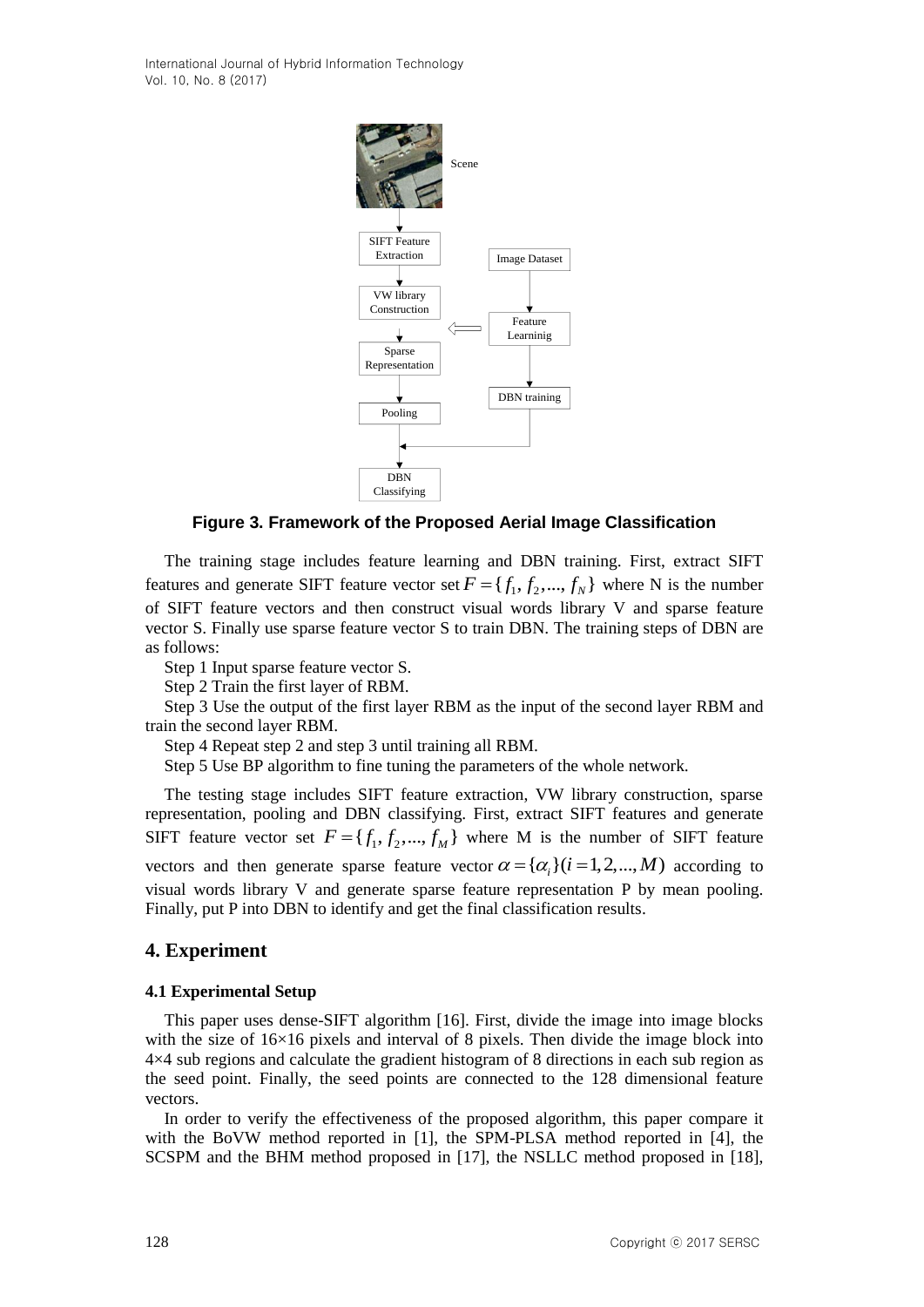the SPMK method described in [19] and the SC+SVM method described in [20]. The SCSPM method use pyramid structures to extract SIFT features and the layer of the pyramid is set to 3. The nearest neighbor parameter k of the NSLLC is set to 5. The semantic subject number of the BHM method is set to 40. The pyramid layer of the SPM-PLSA is set to  $1\times1$ ,  $2\times2$ ,  $4\times4$ .

This paper validate the aerial scene classification on two data sets, OT data set and UC Merced data set. With OT data set and UC Merced data set, randomly select 80% samples from each class to initialize the training set and the remaining 20% as the testing set. Repeated 10 classification experiments on each data set and the classification accuracy of the 10 experiments were averaged as the final classification accuracy.

### **4.2 Experiment On OT Data Set**

OT data set contains 8 aerial scene categories. (1) Forest. (2) Mountain. (3) Open Country. (4) Coast. (5) Highway. (6) City. (7) Tall Building. (8) Street. This paper select 100 images per class. Figure 4 shows some of the images in the OT data set.



**Figure 4. Few Example Images form the OT Data Set**

In order to study the sensitivity of the sparsity parameter on OT data set, this paper varied their values over a wide range. Figure 5 shows the classification performance with different sparsity parameter values. The results showed that there was a wide range of sparsity values for which the classification performance was consistent, and the best classification performance was obtained at a sparsity value close to 0.4. Based on this analysis, this paper set the sparsity value as equal to 0.4 to generate sparse features.



**Figure 5. Effect of the Sparsity Parameter Value on the Classification Accuracy with the OT Data Set**

To test the effects of different layers of DBN and different iterations of RBM on the classification performance, this paper verify the classification accuracy of three different layers of DBN as shown in figure 6.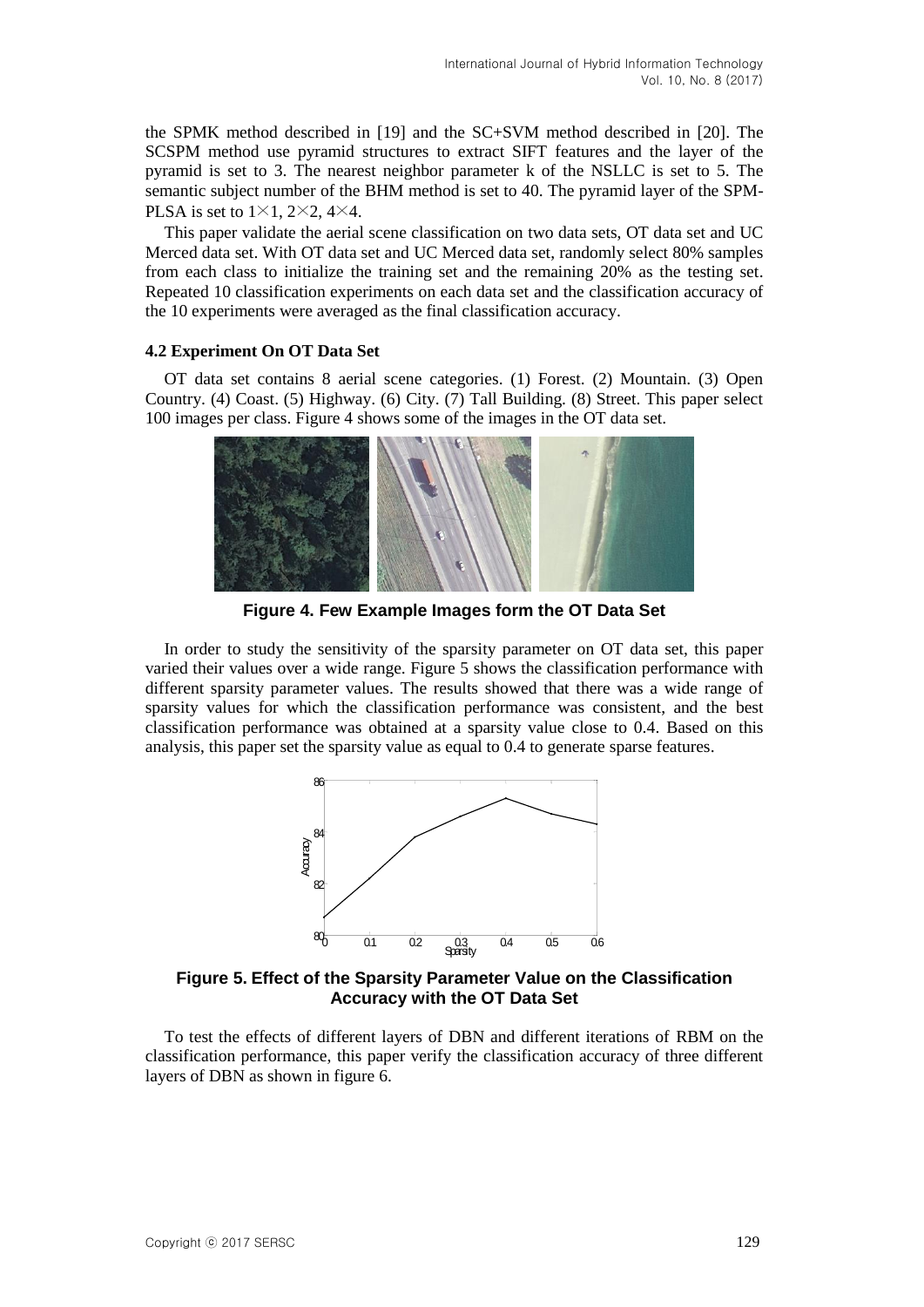

**Figure 6. Effect of the Layer of DBN and Iterations of RBM on the Classification Accuracy**

From figure 6, in the initial stage, the classification accuracy is significantly improved with the increase of the number of iterations. When the number of iterations is greater than 1000, the classification accuracy is almost unchanged. So the number of iterations is set to 1000. Besides, the 2-layers DBN outperforms the single-layer DBN and 3-layers DBN. So this paper select 2-layers DBN.

To evaluate classification performance under different feature sizes, this paper measured the overall classification accuracy with the OT data set for values of dictionary sizes ranging from 100 to 2000 as shown in figure 7. From figure 7, the classification accuracy improves with the increase of feature sizes. When the number of feature sizes is greater than 600, the classification accuracy tends to be gentle. The experimental analysis shows that values of feature sizes around 1300 produced excellent accuracy across all the data sets.



**Figure 7. Effect of Feature Sizes on the Classification Accuracy with the OT Data Set**

To evaluate the classification performance of our proposed method, this paper compared it with seven other methods with the OT data set. Of the eight strategies, our method produced better performance, as shown in table 1. This paper also compared the classification performances with and without the Fisher Discrimination. The results illustrated that using Fisher Discrimination is an efficient way to increase the scene classification accuracy. The reason is that sparse representation provides a simple representation of redundant information and represent features in a more concise and effective way.

**Table 1. Comparison with the Previous Reported Accuracies on OT data set**

| Methods  | <b>SCSPM</b> | NSLLC | <b>BoVW</b> | <b>BHM</b> | SPM-<br><b>PLSA</b> | <b>SPMK</b> | $SC+SVM$ | Non<br>FD | With<br>FD |
|----------|--------------|-------|-------------|------------|---------------------|-------------|----------|-----------|------------|
| Accuracy | 65.5%        | 74.2% | 75.5%       | 76.3%      | 76.5%               | 78.3%       | 84.7%    | 83.9%     | 85.3%      |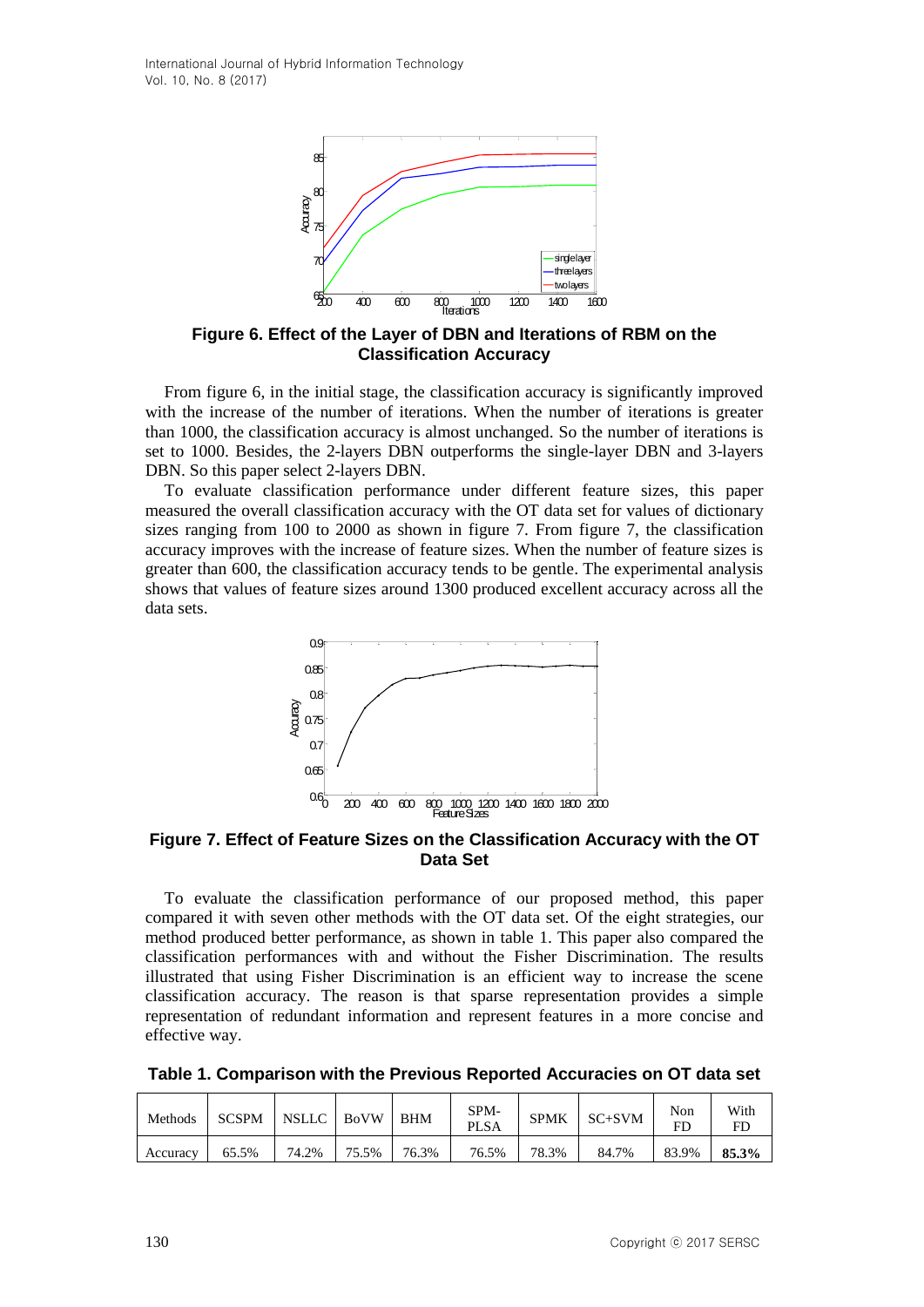In order to find out the wrong classification, this paper made the confusion matrices which are reported in figure 8. The confusion matrix generated for the proposed method in figure 8(b) shows that the classification errors were mainly from scenes that share similar structures, such as street and highway. The overall accuracies of OT data set are reported in figure 9. From figure 9, the highest accuracy for the classification is forest, coast, and tall building, which have a regular textural and spatial structure.



**Figure 8. Confusion Matrix Showing the Classification Performance with the OT data set: (a) non Fisher Discrimination (b) with Fisher Discrimination**



**Figure 9. The Overall Accuracies with the OT Data Set for the Proposed Method**

### **4.3 Experiment On UC Merced Data Set**

UC Merced data set contains manually extracted images from the USGS National Map Urban Area Imagery collection. UC Merced data set consists of  $256 \times 256$  color images from 21 aerial scene categories. (1) Agricultural. (2) Airplane. (3) Base-ball diamond. (4) Beach. (5) Buildings. (6) Chaparral. (7) Dense residential. (8) Forest. (9) Freeway. (10) Golf course. (11) Harbor. (12) Intersection. (13) Medium residential. (14) Mobile home park. (15) Overpasses. (16) Parking lot. (17) River. (18) Runway. (19) Sparse residential. (20) Storage tanks. (21) Tennis court. The data set contains highly overlapping classes and has 100 images per class. Figure 10 shows some of the images in the UC Merced data set.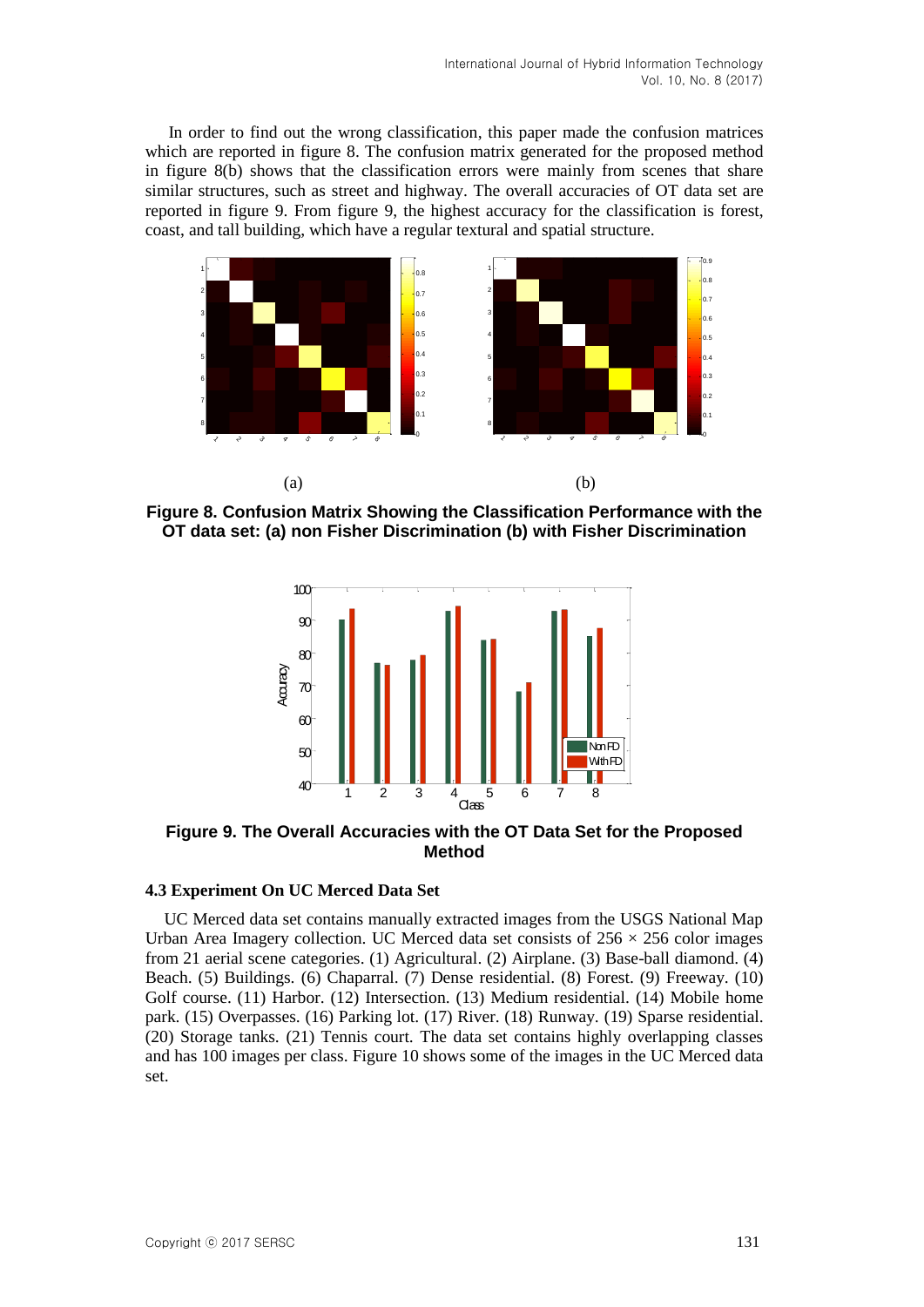

**Figure 10. Few Example Images form the UC Merced Data Set**

This paper first compared the classification accuracies for varied sparsity parameter values on the UC Merced data set. Set the sparsity from 0 to 0.6 and measure the classification accuracy in the same way as before, which is shown in figure 11. The results showed that a sparsity value close to 0.3 generated the best accuracy. Based on this analysis, this paper set the sparsity value equal to 0.3 to generate the feature extractors.



**Figure 11. Effect of the Sparsity Parameter Value on the Classification Accuracy with the UC Merced Data Set**

To evaluate the classification performance with different feature sizes, this paper measured the overall classification accuracy with the UC Merced data set for values of feature sizes ranging from 100 to 2000, which is shown in figure 12. From figure 12, in the initial stage, the classification accuracy improves with the increase of feature sizes. When the number of feature sizes is greater than 1200, the classification accuracy is almost unchanged and the feature size of 1400 produced an excellent accuracy with this data set.



**Figure 12. Effect of Feature Sizes on the Classification Accuracy with the UC Merced Data Set**

To test the classification performance of our proposed method in a larger data set, this paper measured the classification performance with the UC Merced data set. Compared with seven other methods, the results are shown in table 2. Our proposed method also has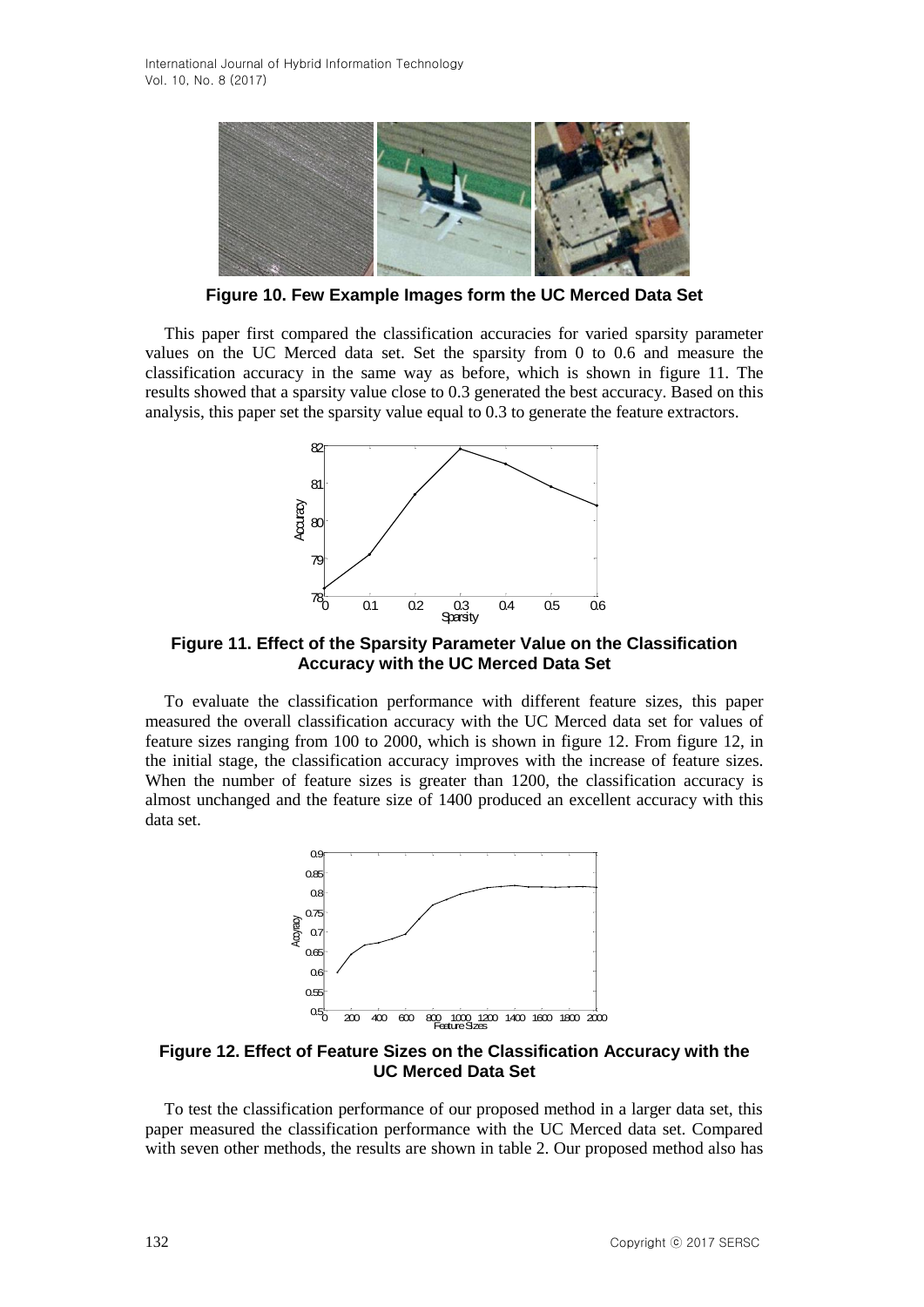a better performance on larger data set. This paper also compared the classification performance with and without the Fisher Discrimination to validate that sparse representation is a required step to characterize the scene effectively.

**Table 2. Comparison with the Previous Reported Accuracies on UC Merced Data Set**

| Methods  | <b>SCSPM</b> | NSLLC   BoVW   BHM |       |       | <b>SPM-PLSA</b> | SPMK | $SC+SVM$ | Non<br>FL | With<br>FC |
|----------|--------------|--------------------|-------|-------|-----------------|------|----------|-----------|------------|
| Accuracy | 64.3%        | 70.4%              | 71.9% | 73.2% | 73.5%           | 74%  | 81.7%    | 80.8%     | 81.9%      |

As before, this paper made the confusion matrices to find out the wrong classification as shown in figure 13. From figure 13, the classification errors were mainly from scenes that share similar structures, such as Buildings, Sparse residential and Storage tanks. Also, the results show that local edge based features lacks the ability to capture distinguishing shape patterns which are important for discriminating classes such as the airplane, baseball diamond, and storage tanks. The overall accuracies of UC Merced data set is shown in figure 14. From figure 14, the highest accuracy for the classification is Chaparral, Harbor and runway, which have a regular textural and spatial structure.



**Figure 13. Confusion Matrix Showing the Classification Performance with the UC Merced Data Set: (a) non Fisher Discrimination (b) with Fisher Discrimination**



**Figure 14. The Overall Accuracies with the UC Merced Data Set for the Proposed Method**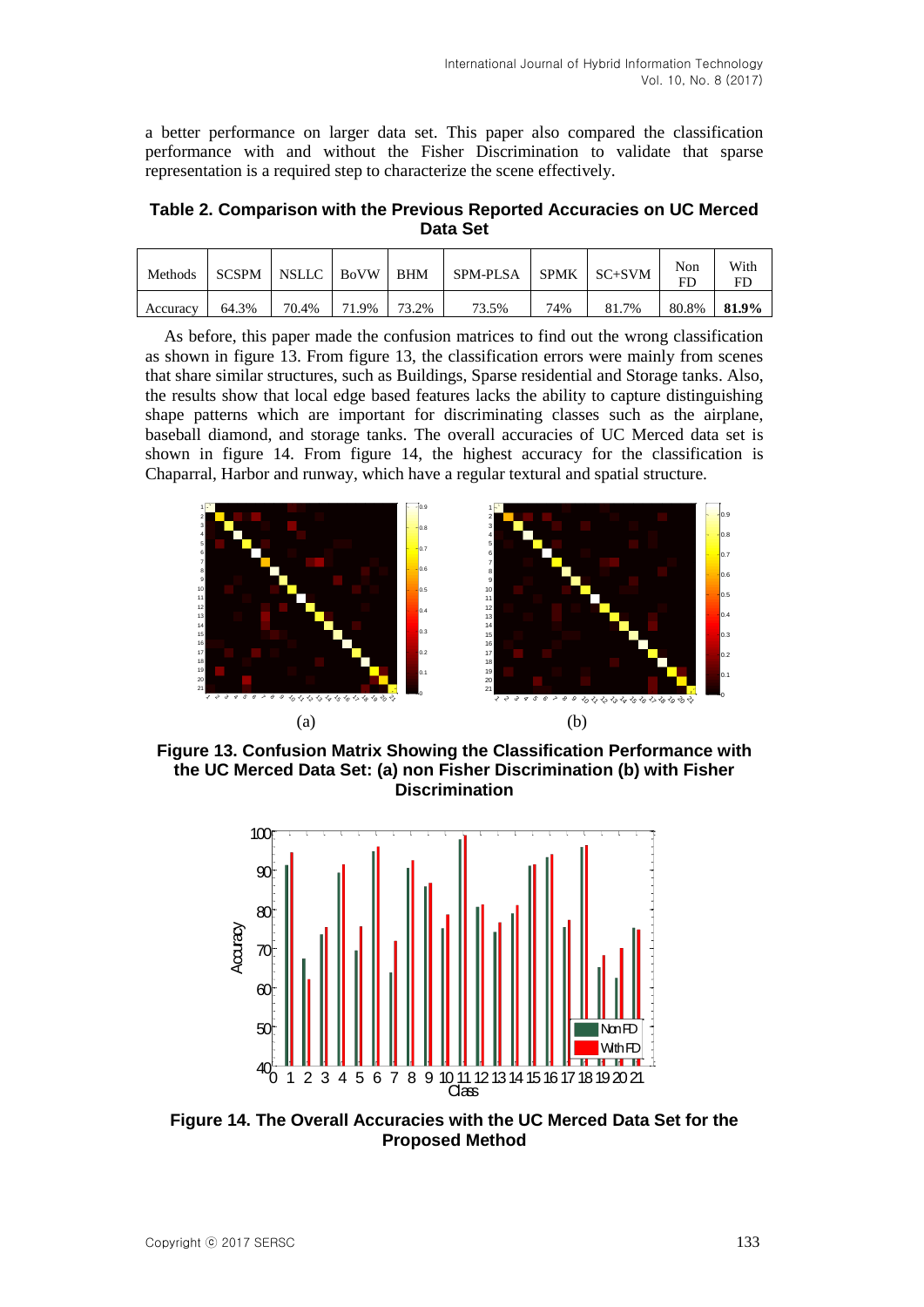According to the above two experiments, the proposed method is more advantageous and have higher classification accuracy compared with other methods. The reason is that the FDNSC can effectively extract the concise feature of aerial image and can make the same type of image sparse representation coefficient distance closer and the sparse representation of different types of images distance farther, which is more conducive to image classification. Besides, combined with DBN, the proposed method has a stronger ability to image classification, which makes the image classification accuracy higher.

According to table 1 and table 2, the proposed method does not have obvious advantages compared with SC+SVM. The reason is the limited training data. There is not enough data in each category to train a DBN network which can well express the relationship between low-level features and high-level semantic of aerial image. With the increase of training data, deep network will have more obvious advantages than shallow network.

### **5. Conclusion**

In order to overcome the problem of large representation errors, lack of spatial information and weak discriminative of NSC, this paper added the Fisher Discriminative criterion into NSC and proposed FDNSC algorithm, which can make the same type of image sparse representation coefficient distance closer and the sparse representation of different types of images distance farther. In order to enhance the classification ability of aerial image, this paper also proposed an aerial image classification method based on FDNSC and DBN. Experimental results on OT data set and UC Merced data set indicate that the proposed method can promote the spatial separability of sparse coefficients and enforce the discrimination and classification capability for aerial images. The proposed method obtains results that are equal to or even better than the previous results and is more suitable for aerial image classification. Besides, under the premise of meeting the amount of data, deep learning will have a greater advantage on image classification and machine learning. As future extensions, we plan to apply this method to different scale data set and further optimize feature extraction algorithm and sparse encoding mode.

### **References**

- [1] Gong Cheng and Lei Guo, Tianyun Zhao, "Automatic landslide detection from remote-sensing imagery using a scene classification method based on BoVW and Plsa" , International Journal of Remote Sensing, vol. 34, no. 34, **(2013)**, pp. 45-59.
- [2] S. Lazebnik, C. Schmid and J. Ponce, "Beyond bags of features: Spatial pyramid matching for recognizing natural scene categories", IEEE Transactions on Computer Vision and Pattern Recognition, no. 2, **(2006)**, pp. 2169-2178.
- [3] Y. Yang and S. Newsam, "Spatial pyramid co-occurrence for image classification", Proceedings of IEEE International Conference on computer vision, **(2011)**, pp. 1465–1472.
- [4] E. Ergul and N. Arica, "Scene classification using spatial pyramid of latent topics", Proceedings of IEEE International Conference on Pattern Recognition, **(2010)**, pp. 3603-3606.
- [5] T. Kato, H. Hino and N. Murata, "Multi-frame image super resolution based on sparse coding", Neural Networks the Official Journal of the International Neural Network Society, no. 66, **(2015)**, pp. 64–78.
- [6] Jianchao Yang, Kai Yu, Yihong Gong and Thomas Huang, "Linear spatial pyramid matching using sparse coding for image classification", IEEE transactions on Computer Vision and Pattern Recognition, no. 9, **(2009)**, pp. 1794-1801.
- [7] Lihe Zhang, Lei Pan and Tao Liu, "Image Classification based on kernel Laplasse sparse encoding", Journal of Dalian University of Technology, vol. 2, no. 55, **(2015)**, pp. 192-197.
- [8] G. E. Hinton, S. Osindero and Y. W. Teh, "A fast learning algorithm for deep belief nets", Neural Computation, vol. 18, no. 7, **(2006)**.
- [9] Qi Lu, Yong Dou, Xin Niu, Jiaqing Xu and Fei Xia, "Remote sensing image classification based on DBN model", Journal of Computer Research and Development, vol. 9, no. 51, **(2014)**, pp. 1911-1918.
- [10] B. A. Olshausen and D. J. Field, "Emergence of simple-cell receptive field properties by learning a sparse code for natural images", Nature, vol. 6583, no. 381, **(1996)**, 381(6583):607-609.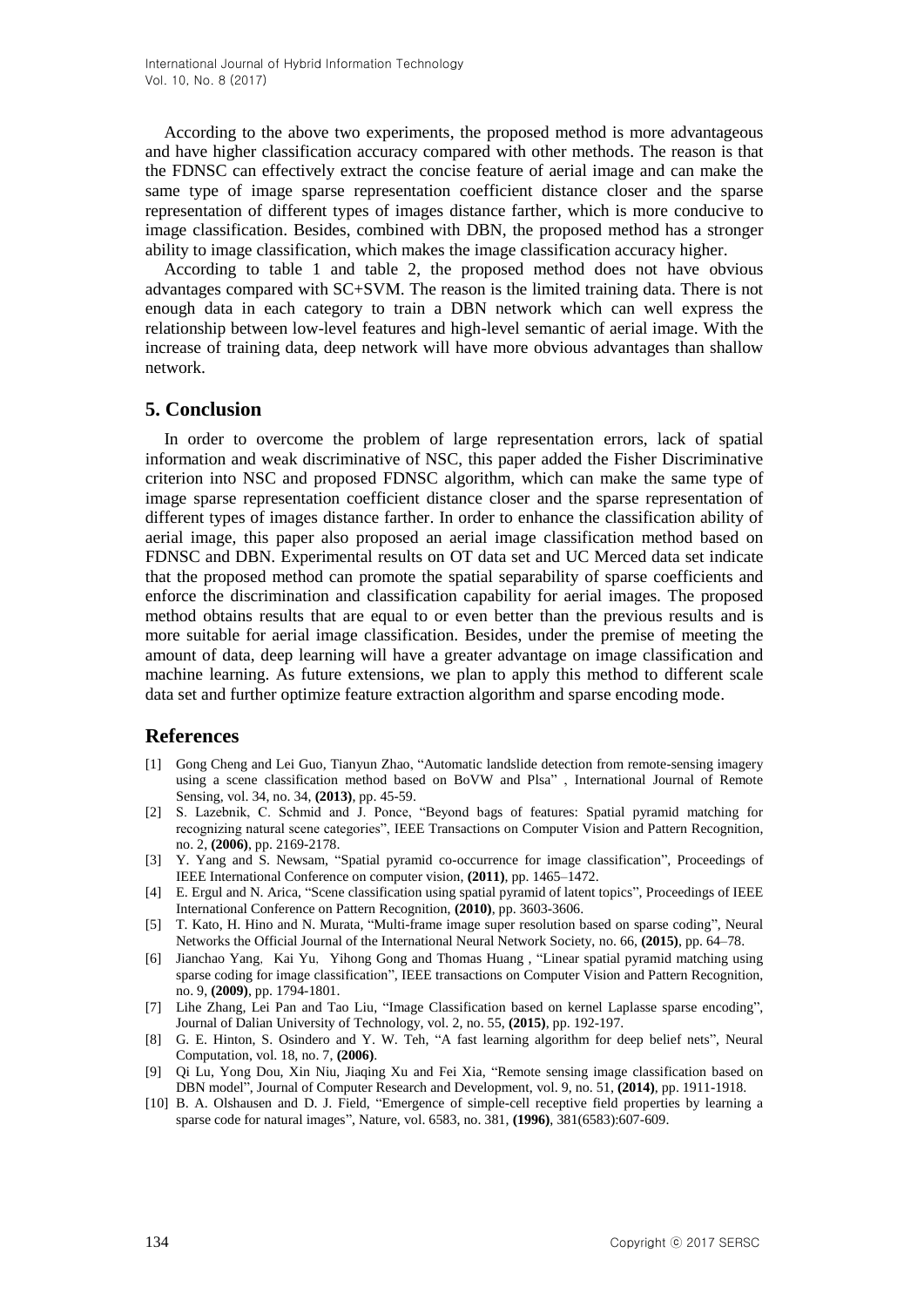- [11] Chunjie Zhang, Jing Liu and Chao Liang, "Image classification by non-negative sparse coding, correlation constrained low-rank and sparse decomposition", Computer Vision & Image Understanding, vol. 7, no. 123, **(2014)**, pp. 14-22.
- [12] Xinzheng Zhang, Qizheng Wu and Shujun Liu, "HRR profiles time-frequency non-negative sparse coding for SAR target classification", Progress in Electromagnetics Research B, vol. 1, no. 60, **(2014)**, pp. 63-77.
- [13] Guoqiang Wang , Nianfeng Shi, Yunxing Shu and Dianting Liu, "Embedded Manifold-Based Kernel Fisher Discriminant Analysis for Face Recognition", Neural Processing Letters, vol. 1, no. 43, **(2016)**, pp. 1-16.
- [14] H. Lee, A. Battle and R Raina, "Efficient sparse coding algorithms", Advances in Neural Information Processing Systems, no 19. **(2006)**, pp. 801-808.
- [15] Jinjun Wang, Jianchao Yang, Kai Yu, Thomas Huang and Yihong Gong, "Locality-constrained Linear Coding for image classification", Proceedings of IEEE Computer Society Conference on Computer Vision and Pattern Recognition, (2010), pp. 3360-3367.
- [16] Yu Liu, Shuping Liu and Zengfu Wang, "Multi-focus image fusion with dense SIFT", Information Fusion, no. 23, **(2015)**, pp. 139-155.
- [17] Fei-Fei L, Perona P, "A Bayesian Hierarchical Model for Learning Natural Scene Categories", Proceedings of IEEE Computer Society Conference on Computer Vision & Pattern Recognition, **(2005)**, pp. 524-531.
- [18] Hoyer P O, "Non-negative sparse coding", Proceedings of IEEE Workshop on Neural Networks for Signal Processing, **(2002)**, pp. 557-565.
- [19] Fan Zhang, Bo Du, Liangpei Zhang, "Saliency-Guided Unsupervised Feature Learning for Scene Classification", IEEE Transactions on Geoscience & Remote Sensing, vol. 4, no. 53, **(2015)**, pp. 2175- 2184.
- [20] A. M. Cheriyadat, "Unsupervised feature learning for aerial scene classification", IEEE Transactions on Geoscience & Remote Sensing, vol. 1, no. 52, **(2014)**, pp. 439-451.

# **Authors**



**Tao Shi**, he received the Ph.D. degree from University of Science and Technology Beijing, China. Now, he is an associate professor at the College of Electrical Engineering, North China University of Science and Technology, China. His research interests include pattern recognition, intelligent control and cognitive robot.



**Chun-Lei Zhang**, he is now a master student in College of Electrical Engineering, North China University of Science and Technology, China. His research interests include pattern recognition and image processing.



**Hong-Ge Ren,** she received the Ph.D. degree from Beijing University of Technology, China. Now, she is an associate professor at the College of Electrical Engineering, North China University of Science and Technology, China. Her research interests include artificial intelligence and cognitive robot.